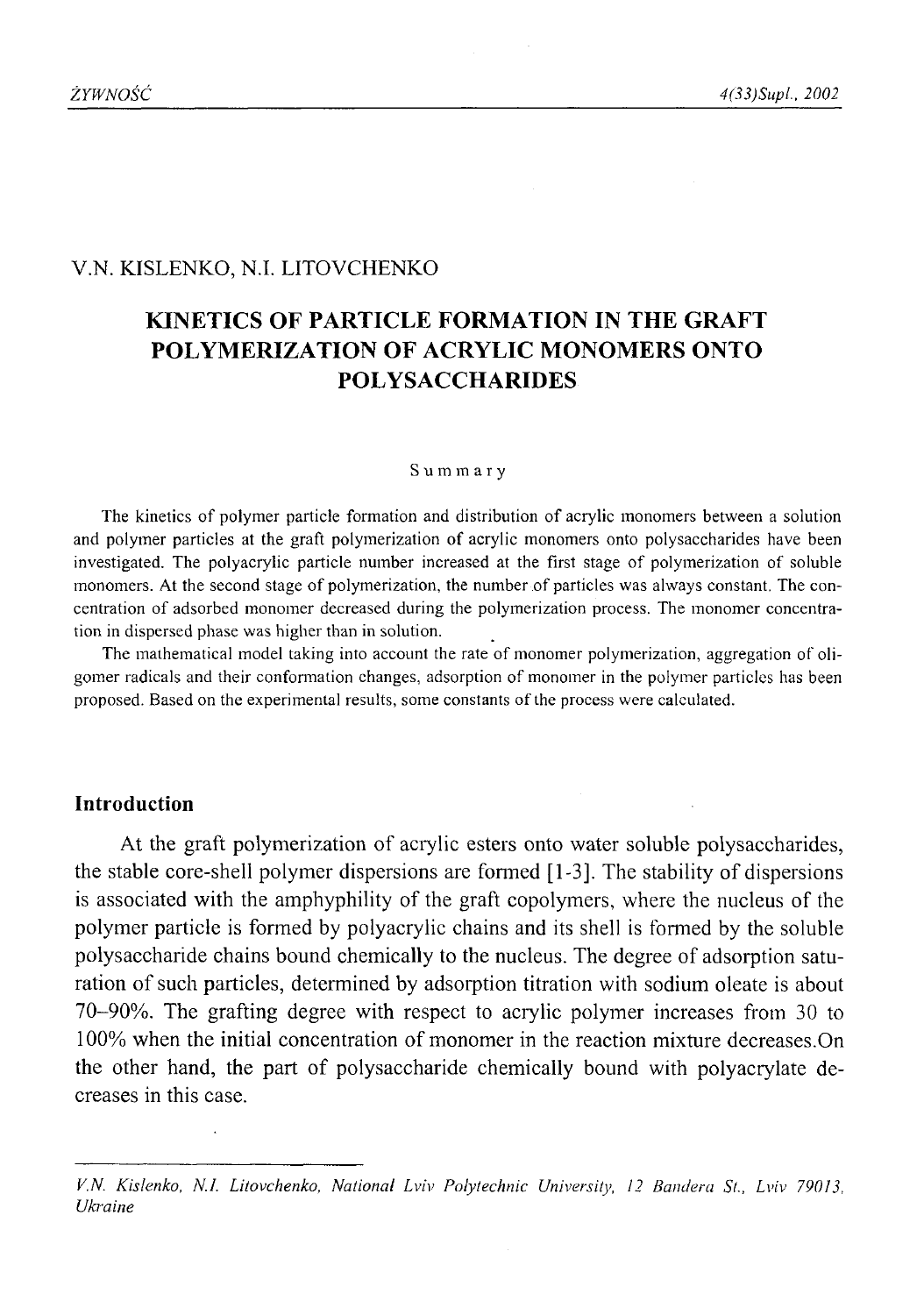Investigation of the kinetics of polymerization of acrylic monomers onto water soluble polysaccharides showed  $[4, 5]$  that the first stage of the process is the reaction between the initiator radical with polysaccharide macromolecule and initiation of the graft polymerization. In this stage, the efficiency of the grafting reaches 100%. The homopolymer of acrylic monomers is formed in the second stage of polymerization, when the polymer particles have been formed. The efficiency of grafting decreases till to minimum.

## **Materials and methods**

The acrylic monomers, methyl acrylate, methyl methacrylate and butyl acrylate were purified by rectification. Ammonium peroxydisulfate, used as initiator of the polymerization, was recrystallized twice from water. Carboxymethyl cellulose was purified by precipitation with hydrochloric acid from water solution. Industrial water soluble potato starch was used without purification.

The average particle radius was determined by the nephelometric method and calculated by the Shifrin-Slonim equation [6].

The monomer concentration was determined by the bromide-bromate method. The monomer concentration in solution was determined after centrifugation of dispersed phase. The concentration of monomer, adsorbed in the polymer particles was calculated according to equation:

$$
c_a = c_t - c \tag{1}
$$

where  $c_t$  was the total concentration of monomer and c wass the concentration of monomer in solution after centrifugation.

The molecular mass of polyacrylate chains, extracted by toluene from the graft copolymer, was determined by the viscosimetric method [7].

#### **Results and discussion**

Investigation of the particle size during the monomer polymerization at the initial concentration of monomer 18-70 g/1 showed that the radius of polymer particles was practically constant for methyl acrylate (Fig. 1) and butyl acrylate. An increase in the initial monomer concentration in the reaction mixture led to an increase in the radius of polymer particles at the constant concentration of polysaccharide. The particle radii increased slightly with decrease in the initial polysaccharide concentration.

The monomer concentration in solution was practically constant during polymerization for butyl acrylate graft polymerization onto starch. In this case, on polymerization monomer formed mostly monomer droplets or monomer - polymer particles. At the same time, methyl acrylate was practically soluble in water within the concentra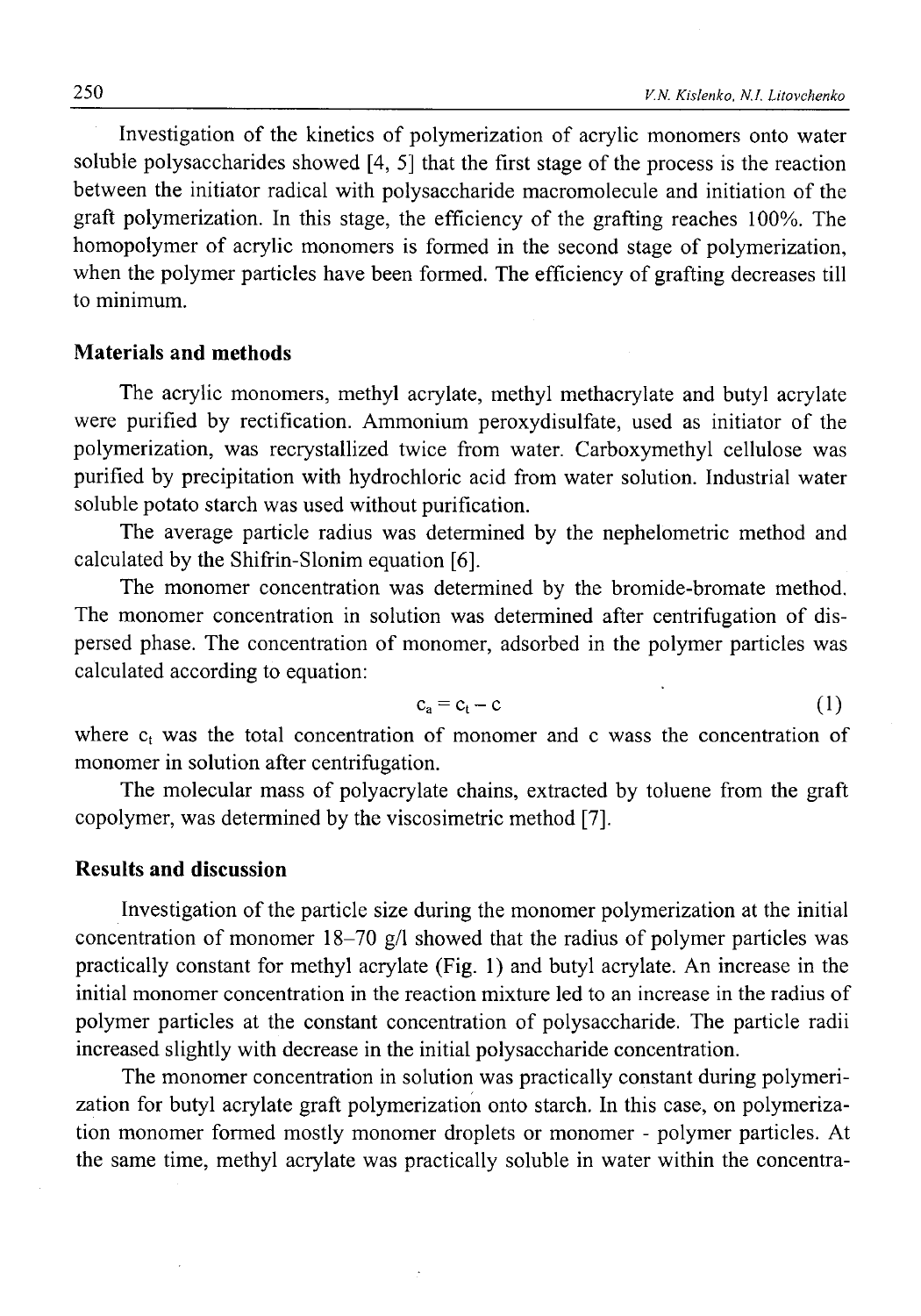tion region investigated. In course of polymerization the concentration of methyl acrylate in solution as well as the concentration of adsorbed monomer decreased (Fig. 2).



Fig. 1. Relationship between average radius of polymer particles and monomer conversion in the graft polymerization of methylacrylate onto starch at the initial monomer concentration of 18 (1), 37 (2), 54 (3) and 72 g/1 (4).



Fig. 2. Plot of the adsorbed monomer concentration vs time at the graft polymerization of methylacrylate onto carboxymethyl cellulose at the initial monomer concentration of 40 (1), 61 (2) and 82 g/1 (3).

The change of the total concentration of monomer in the reaction mixture proceeded according to first order kinetics with respect to the monomer:

$$
d[M]_t/dt = -k_e[M]_t \tag{2}
$$

where  $k_e$  was the effective rate constant of polymerization.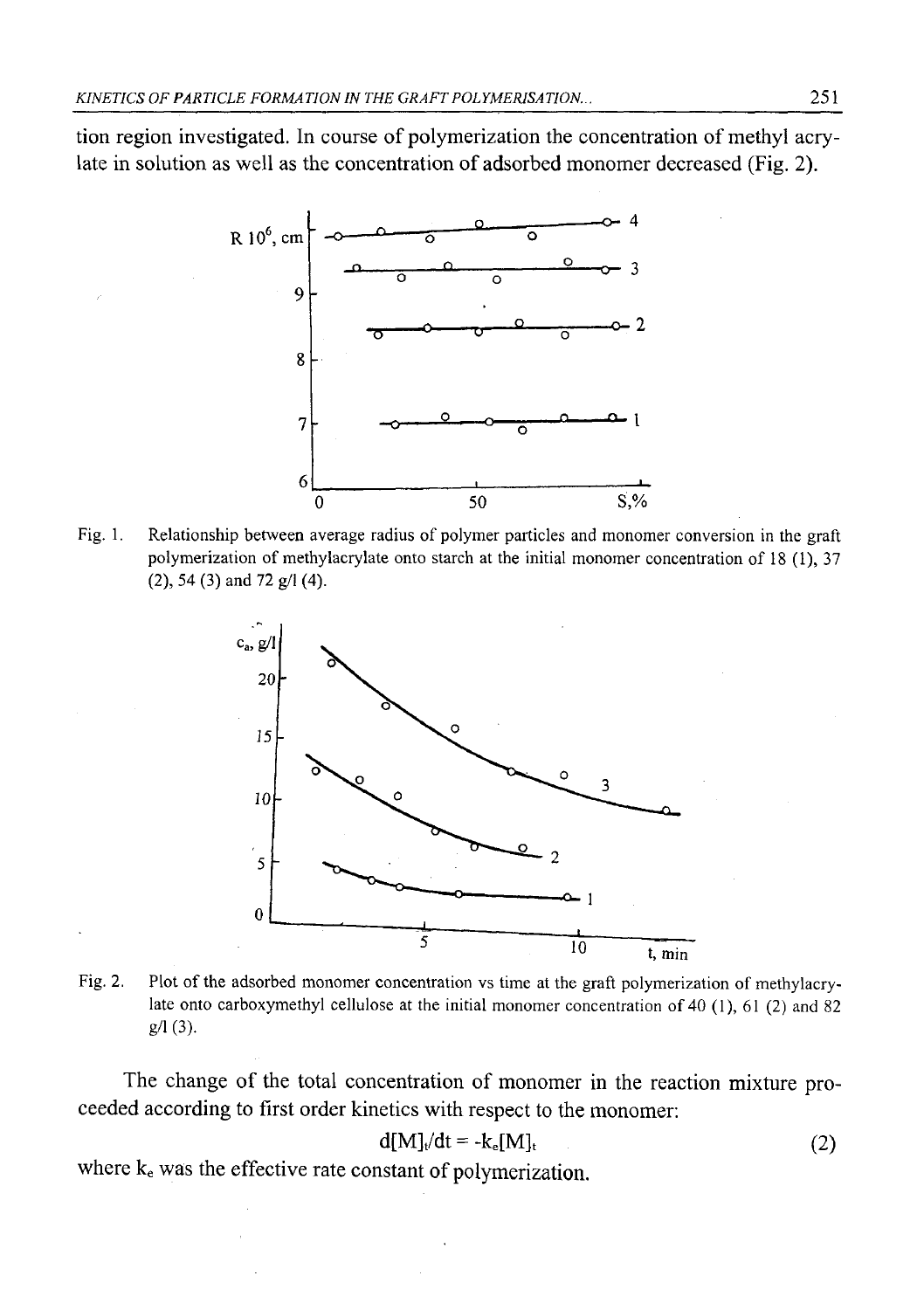For methyl acrylate, methyl methacrylate and butyl acrylate the molecular mass of polyacrylic chains of graft copolymer increased with the initial concentration of monomer in the reaction mixture. The linear relationship between the volume of polymer particles and molecular mass is showed in Fig. 3. Evidently, it was associated with an increase in the monomer concentration in the monomer - polymer particles. The monomer content in the unit volume of disperse phase rose with increase in the initial monomer concentration in the reaction mixture (Fig. 4). It was higher than the monomer concentration in the solution during the methyl acrylate polymerization. Evidently, the large oligomer radicals adsorbed the monomer from water solution. A high monomer concentration around the oligomer radical its solubility in water - monomer mixture increased and the flexibility of polyacrylic chains also increased.



Fig. 3. Relationship between particle volume and molecular mass of polymethylacrylate at the graft polymerization of methylacrylate onto carboxymethyl cellulose.



Fig. 4. Plot of the mass of monomer adsorbed in the unit volume of dispersed phase vs time for the graft polymerization of methylacrylate onto carboxymethyl cellulose at the initial monomer concentration of 40 (1), 61 (2) and 82  $g/1$  (3).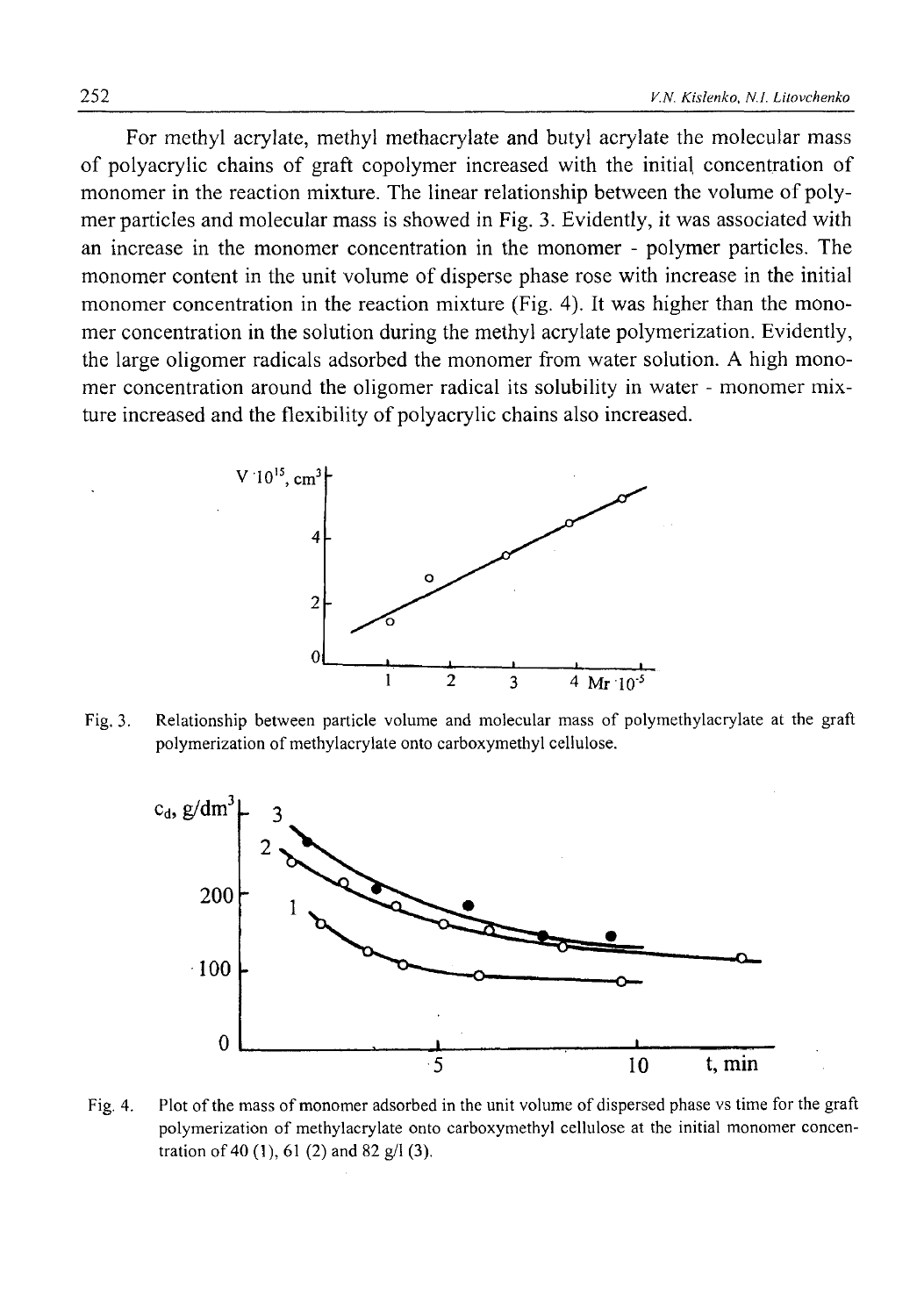The number of polymer particles in the unit volume of dispersion increased at the initial stage of methyl acrylate polymerization (Fig. 5), reaching maximum in 10 min. and then it remained practically constant. Therefore, the particle aggregation did not proceed until the high monomer conversion was achieved For all monomers the number of particles in the unit volume of the reaction mixture increased with the initial monomer concentration.



Fig. 5. Plot of the particle number in unit volume of dispersion vs time for the graft polymerization of methylacrylate onto starch at the initial monomer concentration of 40 (1), 61 (2) and 82  $g/1$  (3). Curves are calculated according to Eq. (6).

Experimental data showed that the graft polymerization of monomers low soluble in water proceeded within monomer droplets. The initiation of polymerization passed through the stage of adsorption of polysaccharide radical on the surface of monomer droplets. The efficiency of polymerization initiation was very low. Initiation of polymerization of water soluble monomers proceeded in the aqueous solution. In this case, the dispersed primary particle consisted of polyacrylic chains, a monomer and water in the initial stage of polymerization. The monomer content in the dispersed phase was below 30%, and the content of polyacrylate in it did not exceed 20% at the initial stage of the process. Then the monomer diffused into the polymer particles from the reaction medium and water diffused from the particles. The polymerization process proceeded generally in particles in the second stage of polymerization.

The rate of a change of a polymer particle number in the unit volume of dispersion as a function of monomer and initiator concentration could be described by equation:

$$
dN/dt = k_{ad}N_A N \{F_1/2 - [F_1^2/4 + 2k_d f k_i [S_2O_8^2\textsuperscript{1}][M]/k_{ag}]^{1/2}\} + 2k_d f k_i N_A [M][S_2O_8^2\textsuperscript{1}](3)
$$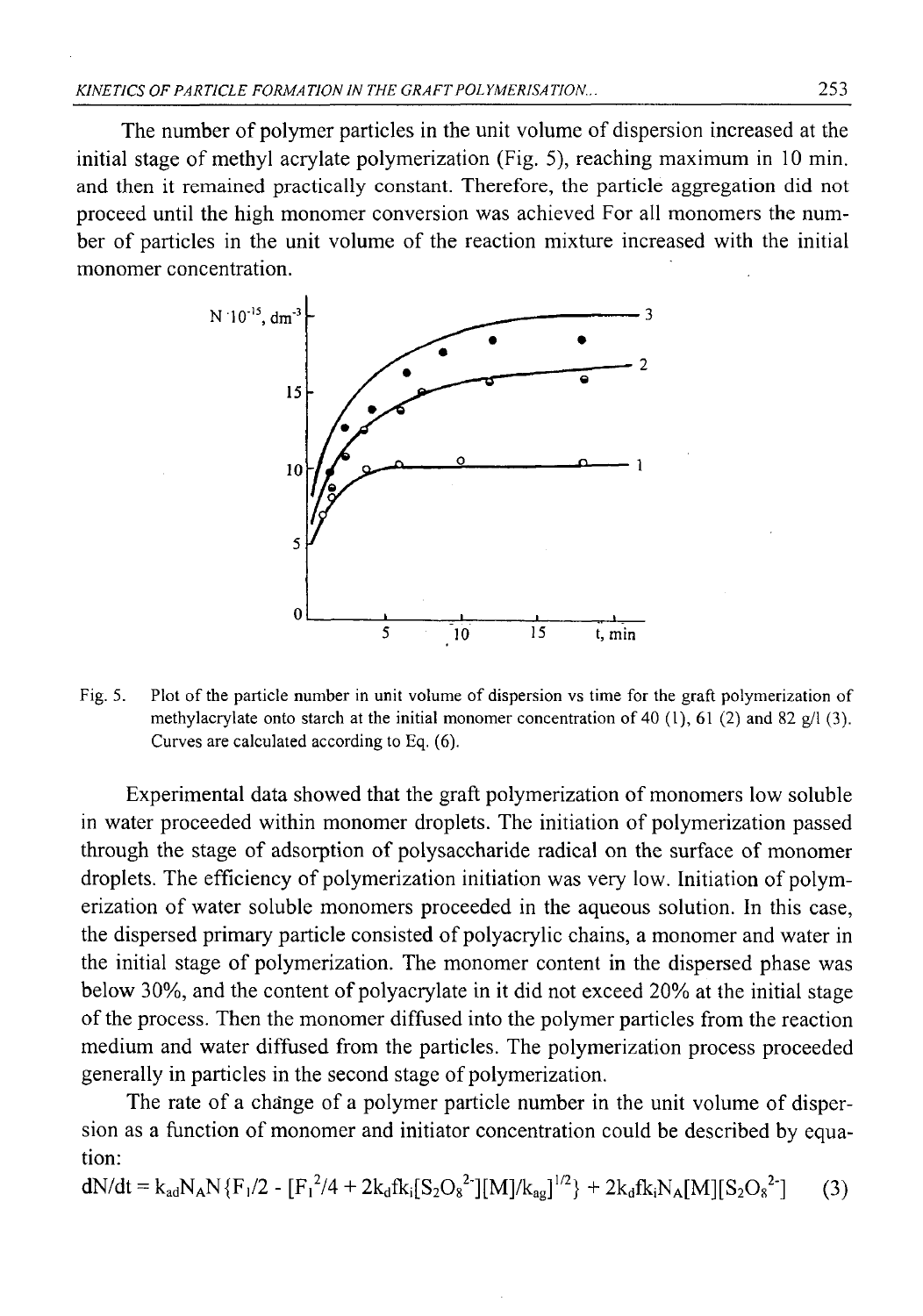where  $k_d$ , f,  $k_i$ , and [M] were the rate constant of initiator decomposition, the initiation efficiency, the rate constant of initiation of polymerization, and [M] is the monomer concentration in water phase, respectively,  $k_{ad}$ , N,  $k_{ag}$  and  $k_f$  were the rate constant of oligomer radical adsorption onto polymer particles, the particle number in unit volume of dispersion the rate constant of oligomer radical aggregation leading to the particle formation, and the rate constant of a conformation changes of oligomer radical that leads to particle formation, respectively.  $F_1 = k_f/k_{ag} + k_{ad}N/k_{ag}$ 

The rate of a change of the concentration of monomer, adsorbed in polymer particles, could be expressed by equation:

$$
d[M_a]/dt = k_cV[M] dN/dt + k_{di}SN[M]([M_s]-[M_a]) - k_n[M_a]
$$
 (4)

where  $k_c$ ,  $k_{di}$ , S, and  $[M_s]$ were the coefficient, the rate constant of diffusion, the surface area of one particle, and the monomer concentration when the particle is total saturated with monomer, respectively,  $[M_a]$  and  $k_n$  were the concentration of the adsorbed monomer and the rate constant of polymerization, respectively.

Under condition of c = [M]Mr and  $F_3 = 2k_dfk_iN[M][S_2O_8^2]/k_e \gg dN/d[M]$ , one can obtain Eq.  $(5)$  From Eqs. $(2)$  and  $(3)$ :

N dN/de = 
$$
-k_f F_3/(k_{ad}Mr) - k_{ag}k_eF_3^2/(Mr^2k_{ad}^2N_A) c/N
$$
 (5)

As it is shown in Fig. 6, experimental data on the kinetics of particle formation at the methyl acrylate graft polymerization follow a linearity according to Eq.(5). Correlation coefficient was 0.971. From the intercept on the axis of ordinate,  $k_fF_3/(k_{ad}Mr)$  =  $(7\pm2)$  10<sup>29</sup> 1<sup>-1</sup> g<sup>-1</sup>, and from the tangent of the slope angle of straight line, k<sub>ag</sub>.  $k_{e}F_{3}^{2}/(k_{ad}^{2}N_{A}Mr^{2}) = (7.7 \pm 0.6).10^{44} l^{1} g^{-2}$ .

Obtained ratios of rate constants provided the number of polymer particles in the unit volume of dispersion during polymerization according to the Eq. (6).

$$
N = \{3 \int_{0}^{\infty} [k_{ag}k_{e}^{2}F_{3}^{2}/(Mr^{3}k_{ad}^{2}N_{A}) c_{o}^{2} exp(-2k_{e}t) + k_{f}k_{e}F_{3}/(Mr^{2}k_{ad}) Nc_{o} exp(-k_{e}t)]dt \}^{1/3} (6)
$$

where  $c = c_0 \exp(-k_{e}t)$ .

Fig. 6 shows that calculated curves properly describe the experimental data.

The rate of a change of the concentration of adsorbed monomer was described by Eq.(4). Eq.(4), if  $k_n = k_e$ , can be transformed into equation:

$$
Y = k_d c_s / k_e + k_c X \tag{7}
$$

0 where  $Y = c_a/(c_sF_4)$ ,  $X = VN/(SF_4)$ ,  $F_4 = J(N/c \text{ dc})$ ,  $c_s = [M_s]Mr$ .

F4 was calculated by means of numerical integration taking into account the rate constant ratios found above and

$$
S = 4\pi R^2 \text{ and } V = 4/3 \pi R^3 \tag{8}
$$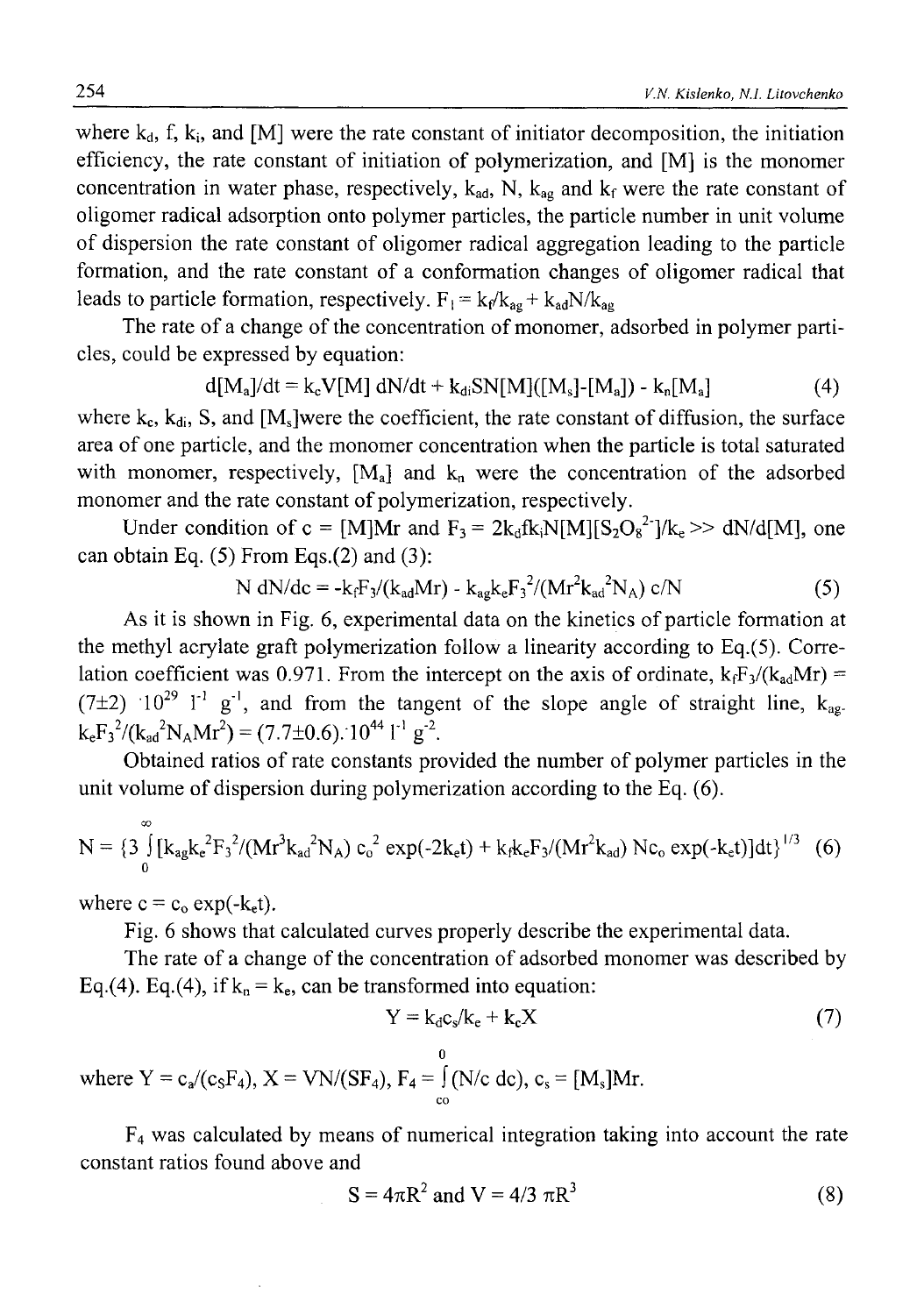

Fig. 6. Relationship between particle number in unit volume of dispersion and monomer concentration in solution when plotted according to Eq. (5) for the graft polymerization of methylacrylate.



Fig. 7. Relationship between the concentration of adsorbed monomer and the monomer concentration in solution when plotted according to Eq. (7) for the graft polymerization of methylacrylate.

As showed in Fig. 7, experimental data of a change of adsorbed monomer concentration folowed the straight line according to Eq. (7) with the correlation coefficient of 0.937. The intercept on the axis of ordinate was close to zero. Thus, the value of  $k_{\text{dc}}$ was below of experimental error. From the tangent of the slope of straight line,  $k_c$  $=(5.2\pm0.5)$   $10^{-3}$ .

Therefore, monomer adsorption proceeded as the process of particle formation at low initial monomer concentration in the reaction mixture. Monomer concentration in particle was higher than in water phase for water soluble monomers.